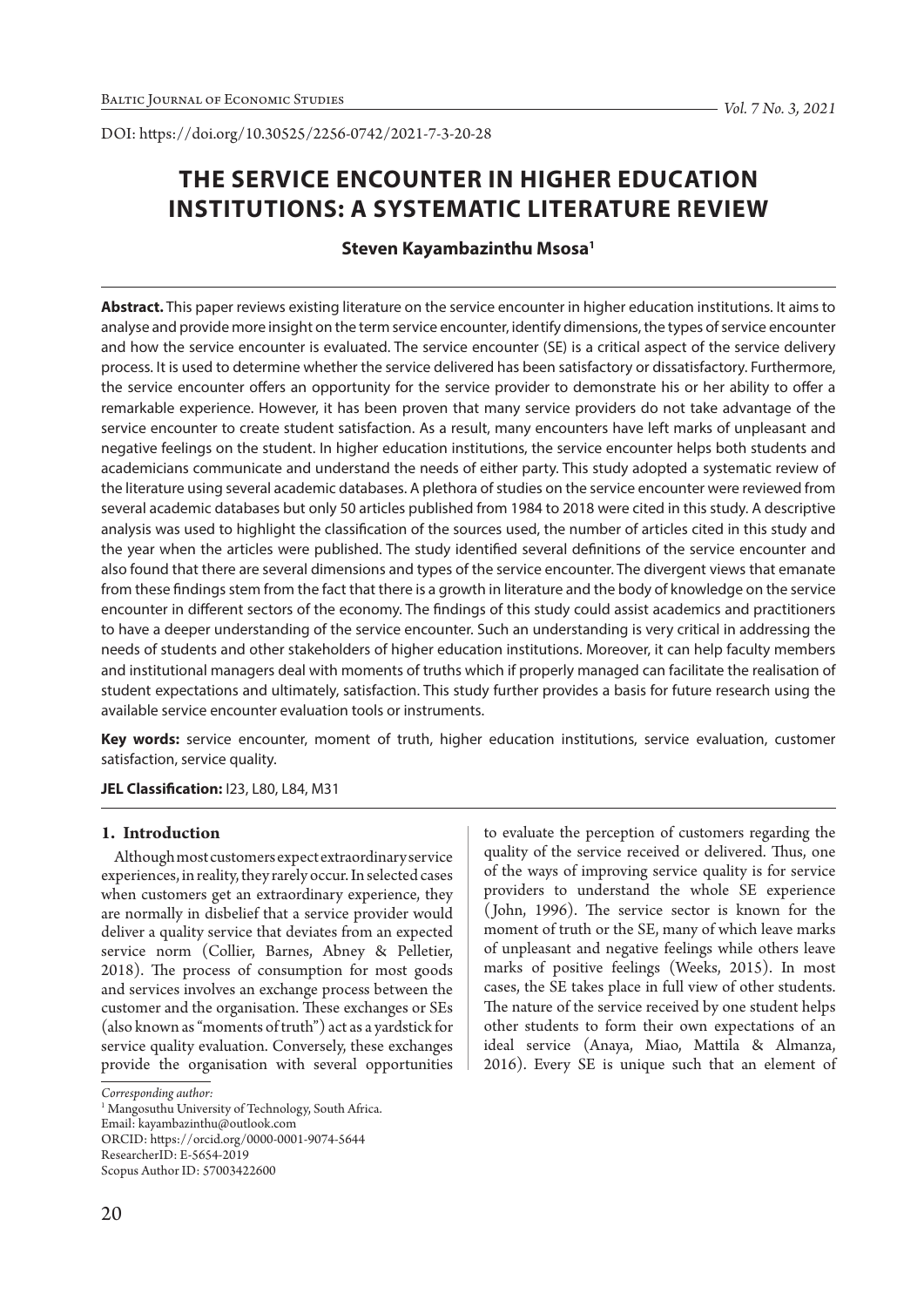student impressions and satisfaction with the higher education institution is cumulative. Thus, the spillover of the outcomes from previous SEs underlines the value of the overall SE experience. The touchpoints such as the classroom, online student portals, posters, and brochures are the higher education institution's mechanism to facilitate the SE and interactions with students (Voorhees, Fombelle, Gregoire, Bone, Gustafsson, Sousa & Walkowiak, 2017).

The higher education sector, specifically universities world over is at a crossroads as a result of the increase in the number of unresolved complaints. Students complain about the lack of a functional system to apprise them regarding the status of their complaints (Bothwell, 2016). The treatment of students as customers has been a subject of debate. The customer narrative has several advantages that it presents to the students. Extant research suggests that students should be legitimately treated as customers of the university because they have the same rights as other customers. These rights include the right to register a complaint regarding poor teaching methods, university facilities, outdated books in the library, cumbersome processes and poor accommodation (Hussey & Smith, 2010). With this perspective in mind, it must be noted that students as customers, interact with members of the faculty, and other departments, such as finance, housing, and the library through a process known as the SE. The SE facilitates the exchange process between an organisation and the customer. Thus, the benefits received by a party to a transaction during the process of exchanges are contingent on the benefits that the other party receives. For instance, when resolving customer complaints, the firm will only address the complaint if the customer will continue with the relationship as a result of the complaint being resolved. Simply put, both parties exchange value if the mutual benefits derived from the transaction are adequate (Boshoff, 2017).

The SE is very important for service providers and is also an opportunity for higher education institutions to exceed the expectation of students. However, employees' negative attitude, coupled with poor service performance, gives students a bad impression of the service provider and they tend to believe that the service experience has been unreasonable. Such negative attitudes include ignoring students and interacting impersonally (Fukawa & Erevelles, 2014). Therefore, the ability of institutional employees to read students behaviour expressed emotions and facial expressions will enable them to read students' silent feedback. This will enable the institution's employees to correct service failures in real-time even in the absence of the student explaining his or her dissatisfaction with the SE (Mattila & Enz, 2002).

Ultimately, students expect value for their money. Thus, higher education institutions have a challenge or

an obligation to improve their services, facilities and also to be pro-active in responding to students' complaints. Failure to meet students' needs and expectations may lead to dissatisfaction and, subsequently, the service will be deemed to have failed (Fosu & Owusu, 2015). The higher education environment is volatile and susceptible to change in the blink of an eye such that the onus is on the service provider to deliver a SE experience of high quality to win the allegiance of timepressed students. The understanding of SEs is crucial for institutions to be able to re-engineer business and service processes. The absence of effective tools to monitor and capture students' behaviour throughout the service lifespan is a major setback to institutions in their quest to gaining insight or information about SEs. The advent of technology has provided a platform for institutions to start tracking SEs' performance. Therefore, institutions must embrace technology in their operations so that social and transactional interactions can be monitored (Qiu, 2013).

Previous research avers that the SE that is definitive and heart-felt is outstanding than a "hi and bye" interaction, especially as the basis for a sustainable relationship. Thus, relationships should be created naturally by service employees who are driven by a meaningful purpose and are passionate about the work they do. In service systems where human interventions are key, students feel valued to be assisted by such employees (Bolton, Gustafsson, McColl-Kennedy, Sirianni & Tse, 2014). The behaviour of lecturers is critical for effective interaction and service delivery during the SE. They are the ambassadors of the institution. As such, their appearance, demeanour, body language, facial expression, language, and tone have a great influence on the student service experience and evaluation. Even with the best lecturers, the SE can be unpleasant if etiquette is not valued and followed (Cockerell, 2013).

One of the most important aspects of higher education is student engagement in their studies and university life in general which is crucial to attracting students and maximising their success. Universities need to position themselves as offering quality and different services that meet student expectations (O'Connor & Moodie, 2007). However, the challenge is that some higher education institutions tend to oversell their potential and academic readiness by boasting that they have state-of-the-art learning facilities, technology, laboratories and other supporting infrastructure. Therefore, this rhetoric and misrepresentation of their actual capacity help students to build fuzzy expectations. Another observation is that sometimes students receive a service that is hugely compromised because university lecturers assume multiple roles such as stand-up lecturing, curriculum development, mentoring, project supervision, and other administrative responsibilities. As such, the level of service quality delivered may become less desirable and standardised (Yeo, 2008).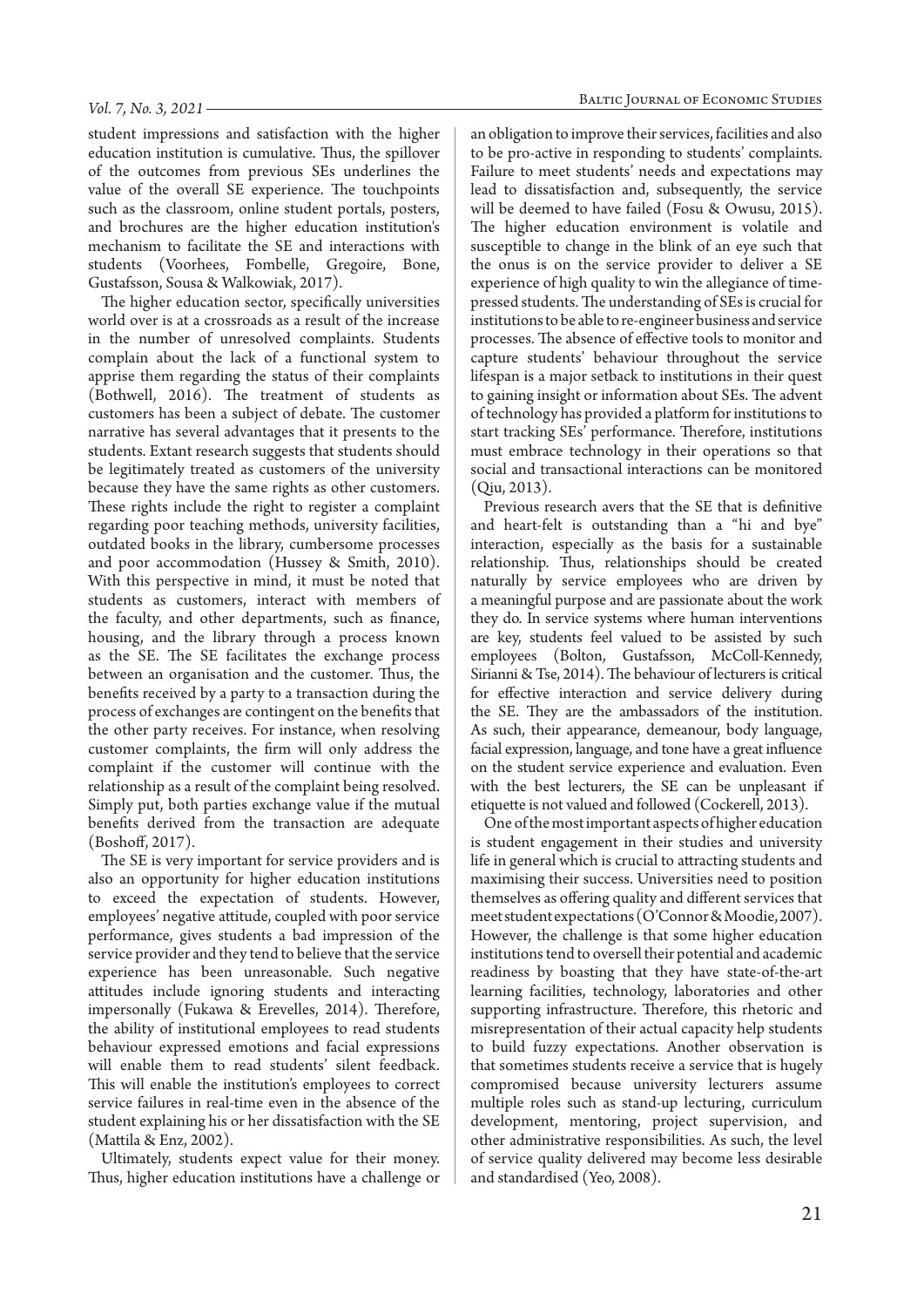Service failure during encounters is unavoidable despite efforts to offer a zero defects service. Employees may be rude to students, lecturers may not show up for the scheduled class, the classroom environment may be dirty and congested. Students experience an unpleasant SE because the service has not been delivered as expected or planned (Ennew & Schoefer, 2003). Similarly, when faculty members exhibit inappropriate behaviour and attitude towards students, their reaction may be negative because, naturally, students expect the behaviour of faculty members to be above the board. Also, the personal opinions and biases of faculty members may have a negative impact on the learning experience and, consequently, students may be helpless in dealing with the situation (Hoffman & Lee, 2015). Lloyd and Luk (2011) have noted that while it is important to get a good outcome during the SE, employees of higher education institutions such as lecturers need to pay attention to small things like gestures and other behaviour cues. Thus, students form perceptions regarding the SE not only from the outcome of the service but also from the interaction (process) such that it is important to emphasize to the institutional employees the need to ensure quality during the interaction as that forms the basis for assessing service quality and the SE. This study performed a systematic literature review of the SE using sources from 1984 to 2018. Specifically, the meaning of the SE, the dimensions, the types of the SE and the methods of evaluation.

#### **2. Methodology and design**

This paper adopted a non-empirical approach to collect information from different sources. An extensive search and review of the literature were conducted from different journal articles, books, conference proceedings and websites. A plethora of studies on the SE were reviewed from a total of 73 sources but only 50 sources were cited in this study. From the information collected, and reviewed, various SE models have been discussed to ground the discussion and lay a solid foundation of the concept. Furthermore, a lecturer- student SE framework has been developed to provide a picture and an understanding of a basic classroom SE evaluation experience in institutions of higher learning. Simply put, this study sought to provide a theoretical perspective of the SE in higher education institutions and how it is evaluated.

#### **2.1 Research questions**

A systematic literature review was conducted to addressing the following issues: (1) the definition of the service encounter; (2) the dimensions of the service encounter; (3) the types of service encounter; (4) methods of evaluating service encounter in higher education institutions. Therefore, Table 1 illustrates the research questions underpinning this study.

**Research questions underpinning this study**

| ID              | <b>Research Questions</b>                         |  |  |
|-----------------|---------------------------------------------------|--|--|
| RQ1             | What is the service encounter                     |  |  |
| RQ <sub>2</sub> | What are the dimensions of the service encounter  |  |  |
| RQ3             | What are the types of service encounter           |  |  |
| RQ4             | What are the methods used to evaluate the service |  |  |
|                 | encounter in higher education institutions        |  |  |

#### **3. Results and discussion**

#### **3.1 Data sources**

In terms of the classification of the sources cited in this study, out of 50 articles, 40 articles cited were journals articles representing 80% percentage of the sources followed by 7 books representing 14%, 2 articles were cited from the internet representing 4% and 1 article from conference proceedings representing 2% of the sources cited as shown in Figure 1. Figure 1 shows the number of articles cited per source (journals, books, internet and conference proceedings).

The information used in this study was also grouped or categorised based on the year of publication as illustrated in Figure 2. Thus, 5 articles were published in 2017 followed by 4 articles published in 2015 and 2012, 3 articles published in 2014, 2013, 2008 and 2006, 2 articles per the year of publication (2018, 2016, 2011, 2005, 2003, 2000, 1996) respectively were used in this study. Only 1 article per the year of publication (2010, 2007, 2002, 1999, 1994, 1992, 1990, 1987, 1985 and 1984) was cited in this study as shown in Figure 2. The results further show that there is an increase in the scientific interest on the SE in the latter years since the majority of sources used were from recent publications. Figure 2 shows the number of articles published each year (from 1984 to 2018) that were cited in this study.

#### **3.1 What is the service encounter**

Every component of the service process where students engage with higher education institutions presents an opportunity for a service breakdown. While the importance of processes may be undermined, others may be critical for a good student experience (Palmer, 2011). Thus, the SE is the meeting and interaction between a service provider such as a faculty manager, a lecturer and a student. It is sometimes known as the ''moment of truth'' Solomon, Marshal & Stuart, 2012). Table 2 shows the results of previous studies on the conceptualisation of the SE based on different schools of thoughts by eminent scholars.

## **3.1 What are the dimensions of the service encounter**

A plethora of studies on the SE have come up with different dimensions. For instance, previous research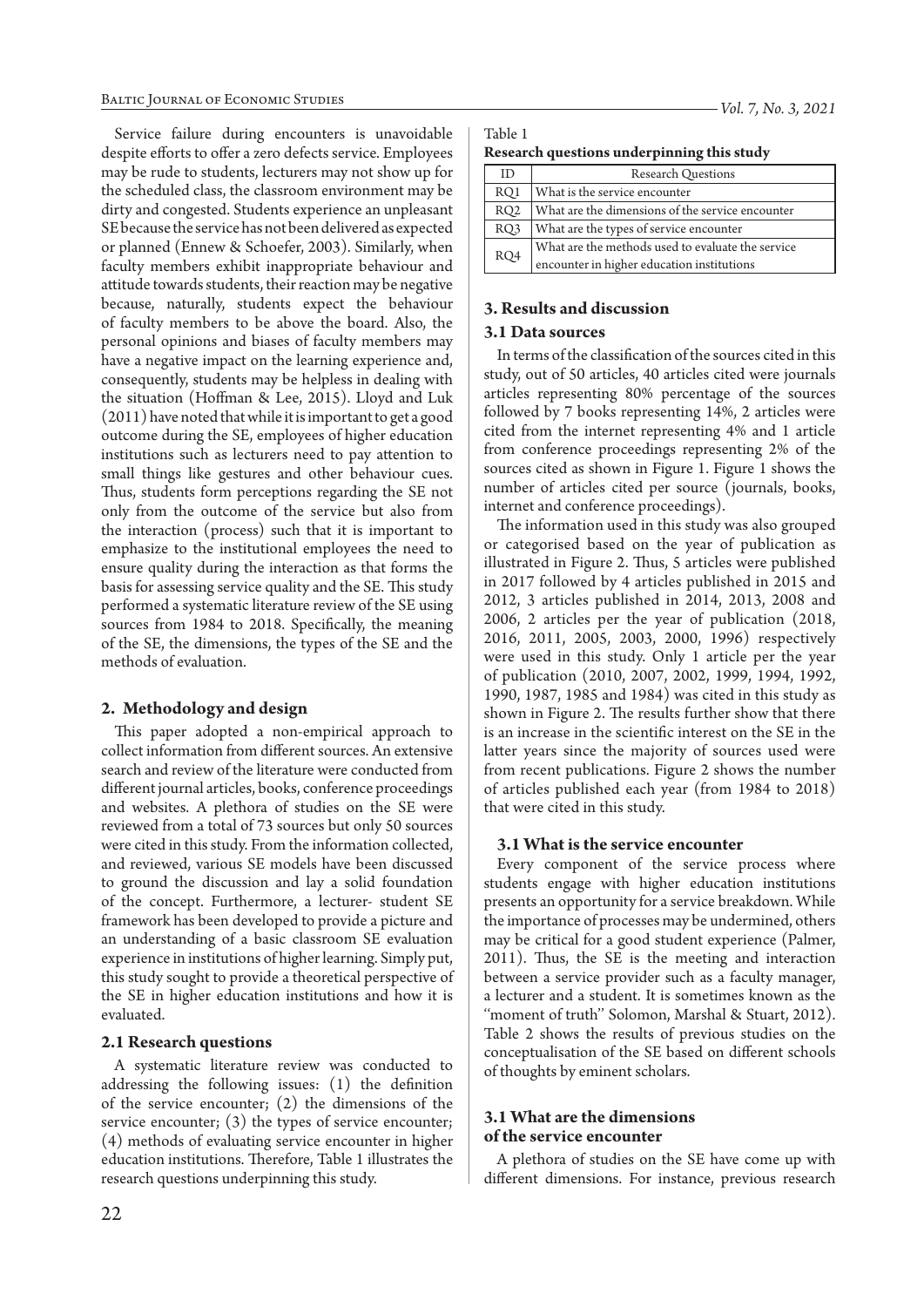

**Figure 1. Number of articles cited per source**



**Figure 2. Number of articles published per year**

suggests that the three dimensions of the SE are pre-core SE, the core SE, and the post-core SE. The pre-core SE period is the time interval before the core SE that focuses on leading students to interact with the institution in the core-SE. Thus, this period includes numerous SEs. The pre-core SE takes place when students start searching and evaluating information about the institution's service offering or make enquiries with the institution. Some of the scenarios of pre-core SEs are seeking information from online reviews, asking questions to front desk employees and onboarding processes. The examples during this stage encompass activities like orientation for first-year students on services available on campus (Voorhees et al, 2017).

The core SE period refers to the period during which the primary service offering is given to the student. The primary service is aimed at meeting the student's basic needs which is instrumental in motivating the student to engage with the institution. This period

is known as the moment in which the student is "in the factory" and the core interactions are between students and institutional employees such as lecturers and librarians, other students and technologies. This stage encompasses activities such as the delivery of a lecture (Bitner, Brown & Meuter, 2000). The postcore SE refers to the period that follows the core SE. During this period, students analyse and act based on prior experience emanating from the two previous periods. In this period, the institution's goal is to retain most of the students and foster an improvement to subsequent SEs. Post-core encounters encompass activities such as the receipt of a student survey, social media posts request, scenarios involving a student complaint, or the institution's initiatives to maintain a good relationship with students (Voorhees et al., 2017). According to Walker (1995), the SE evaluation is a function of three distinct integrated stages, i.e. peripheral service performance, core service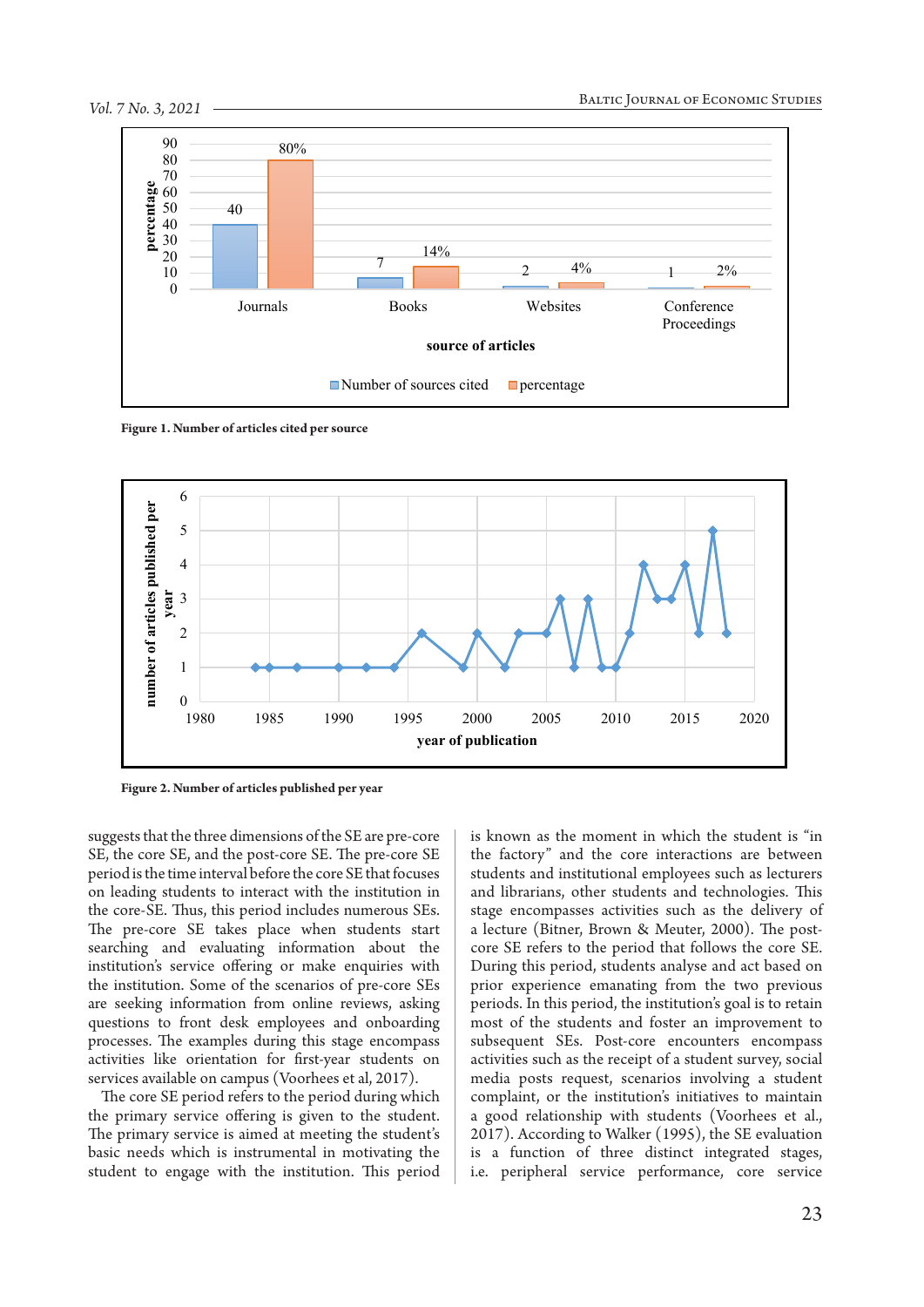| Authors                                     | Domain            | Definition                                                                                                                                                                                                                                                                                                                                                                                                                                                                                                                                              |  |
|---------------------------------------------|-------------------|---------------------------------------------------------------------------------------------------------------------------------------------------------------------------------------------------------------------------------------------------------------------------------------------------------------------------------------------------------------------------------------------------------------------------------------------------------------------------------------------------------------------------------------------------------|--|
| Surprenant and<br>Solomon (1987:87)         | Service encounter | "Dyadic interaction between a customer and a service provider."                                                                                                                                                                                                                                                                                                                                                                                                                                                                                         |  |
| Larivière et al.<br>(2017:239)              | Service encounter | "any customer-company interaction that results from a service system that is comprised<br>of interrelated technologies (either company- or customer-owned), human actors<br>(employees and customers), physical/digital environments and company/customer processes."                                                                                                                                                                                                                                                                                   |  |
| Shostack (1985:243)                         | Service encounter | "a period of time during which a customer directly interacts with a service."                                                                                                                                                                                                                                                                                                                                                                                                                                                                           |  |
| Drennan<br>and McColl-Kennedy<br>(2003:296) | Service encounter | "traditionally, SEs have been characterized as low tech, high face-to-face contact."                                                                                                                                                                                                                                                                                                                                                                                                                                                                    |  |
| John $(1996:61)$                            | Service encounter | "is a personal (and social) interaction between a service provider and service customer.<br>A service encounter is a social encounter, especially in high contact service experiences.<br>As social interactions, all service encounters are performed within the context of the cultural<br>background of the participants: that is, both the client and the service provider representing<br>the organization."                                                                                                                                       |  |
| Patterson and Mattila<br>(2008:262)         | Service encounter | "are first and foremost social exchanges, with the interaction between a service provider<br>and customer being a crucial component of satisfaction and providing a motive to continue<br>relationships."                                                                                                                                                                                                                                                                                                                                               |  |
| Voorhees et al.<br>(2017:270)               | Service encounter | "any discrete interaction between the customer and the service provider relevant to a core<br>service offering, including the interaction involving the provision of the core service offering<br>itself."                                                                                                                                                                                                                                                                                                                                              |  |
| Norman (1984)                               | Service encounter | "Any episode in which the customer comes into contact with any aspect of the organization<br>and gets an impression of the quality of its service."                                                                                                                                                                                                                                                                                                                                                                                                     |  |
| Qiu(2013:1)                                 | Service encounter | "Service encounters involve all interacting activities in the service delivery process, creating<br>a reciprocal influence between service providers and customers. For example, consumers are<br>the customers in the retailing service sector, students are the customers in educational service<br>systems, and patients are the customers in healthcare delivery systems. Surely, it is the service<br>encounter that enables the necessary manifest function that engages the providers<br>and customers in order to show the "truth" of service." |  |

| Table 2                                                                  |  |
|--------------------------------------------------------------------------|--|
| Results of the Studies on the conceptualisation of the service encounter |  |

performance, and overall SE. The model explains what happens in a typical SE scenario. It further highlights that student expectations can change during the SE. Before consumption of the core service, consumers encounter peripheral components which may include employee personality and attitude and subsequently compare the performance with the expectations which are regarded as passive. The impression created by the service provider sets the direction or tone for future interactions. The overall SE is a function of the three integrated stages and determines whether the customer is satisfied, dissatisfied or neutral. For instance, in a higher education institution and specifically teaching, attention will be drawn to the environment in which the lecture will be delivered, the reputation of the institution, the clothes or grooming of the lecturer and not the core service of learning. Ramdas, Teisberg and Tucker (2012) suggest there are four dimensions of the SE viz. the structure of the interactions, the service boundary, the allocation of service tasks, and the delivery location. The authors argue that service providers such as higher education institutions should define and deliver services by evaluating interactions using the four dimensions as one way of creating mutual values for both parties to a transaction, i.e. higher education institutions and students. In the same vein, Qiu (2013) argue that in the fast pacing digital and global economy where change is the only constant, conventional wisdom may not always be true. Thus, to generate knowledge that can be applied scientifically in a dynamic environment, there is a need for service science to help in fostering the engineering, planning, design, delivery, and operations of person-centred integrative SEs.

Extant research suggests that the SE is crucial to the student's service experience. The quality of the service experience during the SE has a bearing on students' satisfaction and their perception of the institution and its employees. The SE is a multidimensional concept and includes the social contact dimension (SED) and the physical dimension (PD). The SED is the interaction between the faculty member and the student. The PD entails that students value the environment used to provide or deliver the service. Service providers can minimise dissatisfying SEs or experiences through disintermediation. Disintermediation is an internal procedure where human interference is eliminated when discharging a service and is replaced with technology or equipment (Solomon, Marshal & Stuart, 2012). For example, higher education institutions can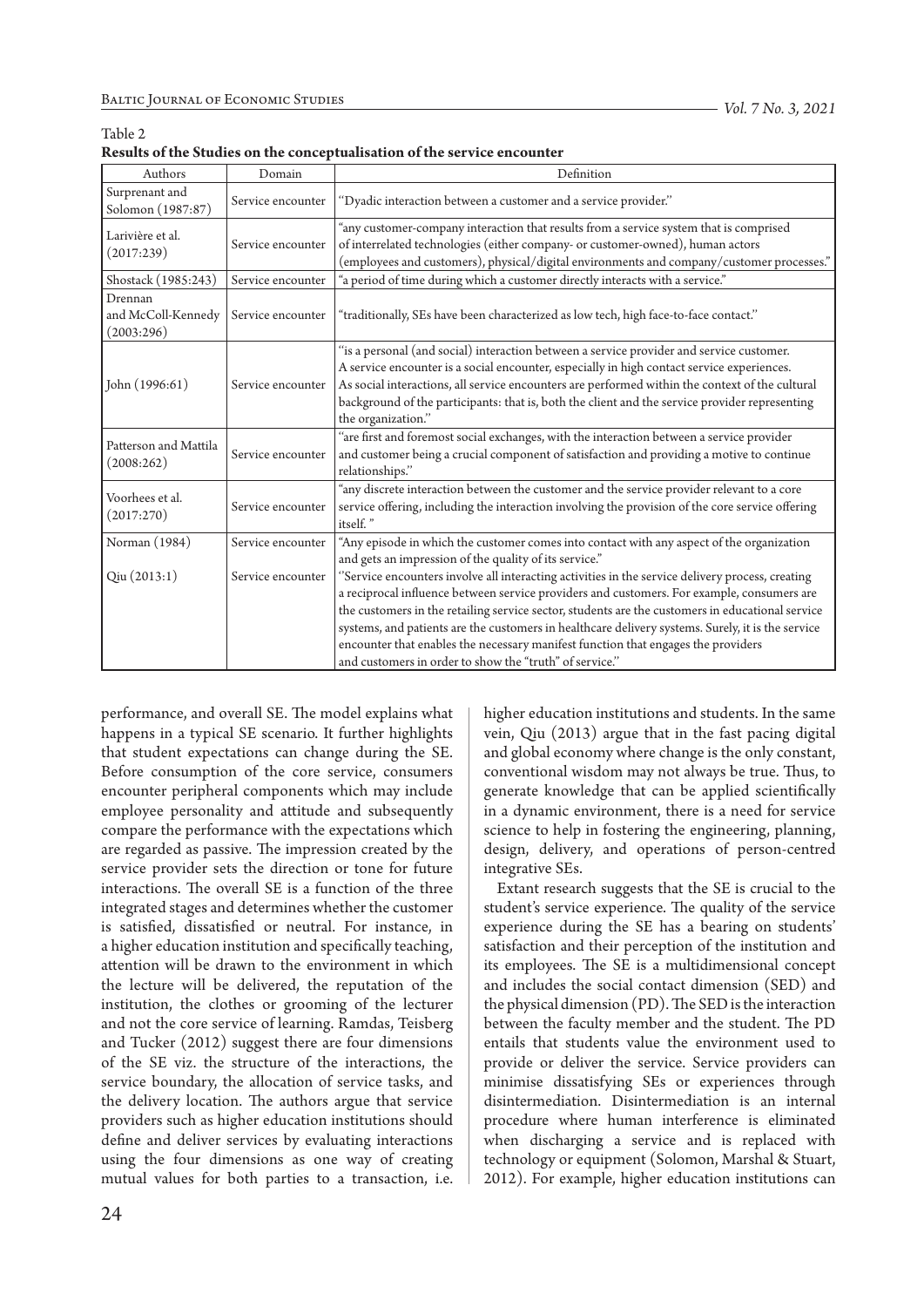adopt the use of technology and conduct processes such as online registration. Another school of thought suggests that the SE has three dimensions, i.e. temporal duration, affective or emotional content and the spatial proximity of the service employee and student. The three dimensions play a significant role in relationship development and the outcome of the SE. This means that any variation in the three dimensions of the SE will have a significant impact on the service providers' performance and outcome. It further shows that service providers' performance has a direct impact on affective responses and satisfaction and an indirect impact on satisfaction through affective response. Service providers' performance during an interaction can either lead to positive or negative reactions (Price, Arnould & Tierney, 1995). Therefore, service failure will occur if the reaction is negative or the student is not satisfied with the encounter. Mattila and Enz (2002) claim that the affective response has a significant impact on student encounter-level evaluation even in the context of short and monotonous SEs.

### **3.2 What are the types of the service encounter**

The SE can be categorised as a remote encounter, a telephone encounter or a face-to-face encounter. A student can experience any of the three or a combination of the three. Remote encounters are SEs that occur without human interaction or contact such as registration through a web-based portal. Even in the absence of human contact, the SE is an opportunity for the service provider to reinforce student perception of the quality of the service sought. In some organisations, SEs are done or experienced through a telephone conversation. However, the chances of variability in the interaction are high in a telephone conversation. The tone, knowledge of employees and efficiency in handling student issues or queries form an important criterion for assessing service quality on the part of the student. In face-to-face SEs, both verbal and non-verbal cues are important for ascertaining service quality (Wilson, Zeithaml, Bitner & Gremler, 2012).

The SE can also be viewed in terms of the level of contact. Some SEs are short or brief, whereas others are long. High contact services are those where there is direct contact between the student and the service provider. During high contact SEs, students are exposed to physical cues about the service provider. These cues may include the appearance and behaviour of employees. In low contact SEs, there is little and, in some cases, no contact between the student and service provider. Contact is done through equipment or physical distribution channels. Recently, most of the services are migrating from high to low contact because, in the modern era, high contact services are regarded as a recipe for inconvenience (Wirtz, Chew & Lovelock 2018).

## **3.3 What are the methods of evaluating the service encounter**

There are several attributes used to evaluate service encounter quality. For instance, Douglas, Douglas, McClelland, and Davies (2015) suggest that the key determinant of quality is access, attentiveness, availability and communication. Access encompasses service location, ease of the environment and contact with university staff. Attentiveness encompasses staff willingness to help or assist a student by providing the necessary support. Availability refers to staff dedication in terms of the time they can give and listen to students, whereas communication is the ability of the university to engage with students using the medium or language they understand. It encompasses things such as lecturers' communication when classes are cancelled, providing feedback on modules and supervision of students. Students have some expectations which, at a minimum, mus t be met by the institution. However, when faculty members are late for classes, do not interact with students, have ambiguous or unfair policies, the overall classroom experience becomes distracted. Consequently, the faculty must set standards that must be adhered to by its members (Hoffman & Lee, 2015).

Students as customers of the university approach the SE with different forms of expectation, ranging from unfamiliar situations that are not well defined to well-defined familiar ones. What is critical for service providers to know is that whether expectations are met or not will have an impact on the perceived quality of service. The majority of SEs require close interaction between a service provider and the consumer. To determine whether the interaction was satisfactory or not depends on several factors such as the appearance of the faculty member and his or her perceived level of competence. Although the factors raised may contribute to service heterogeneity and variability, they are difficult to control (Rasli, Danjuma, Yew & Igbal, 2011). Boshoff (2017) believes that regardless of the facial features of service employees, their appearance should not be overlooked. The university employees, such as lecturers physical appearance must reflect respect for themselves and their students. Thus, there is a need for proper grooming and a professional dress code that portrays them as 'professional' rather than 'sexy'. Service quality is largely dependent on the perception of students based on their SE experience. When student expectations are high, the level of tolerance for service failure is low. However, universities can modify student expectations by offering different choices to them. What is critical to offset any negative perception regarding the service being offered is that the support services and facilities should play a very important role in contributing to overall service quality in higher education and not only focus on academic excellence alone (Yeo & Li, 2014).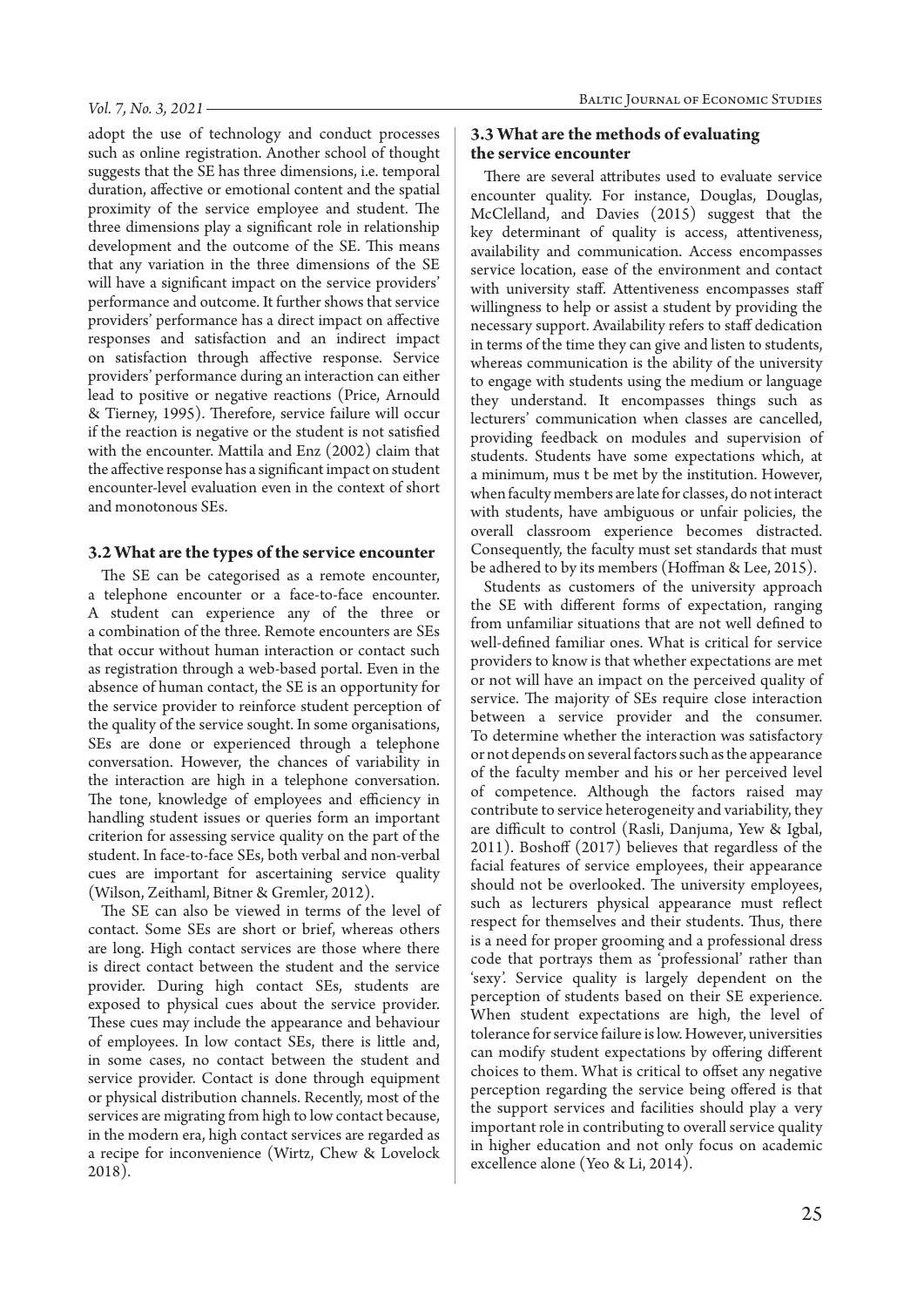| <b>Authors</b>                        | Domain                   | Methods of evaluation                                |  |
|---------------------------------------|--------------------------|------------------------------------------------------|--|
| Tan (2012); Cronin and Taylor (1992); | SE in the service sector | <b>SERVPERF</b>                                      |  |
| Alexiadou et al., (2017)              |                          |                                                      |  |
| Parasuraman et al., (1991; 1988),     | SE in the service sector |                                                      |  |
| Durvasula et al., (2005)              |                          | SERVQUAL                                             |  |
| Bitner et al., (1990)                 | SE in the service sector | CIT                                                  |  |
| Firdaus (2005; 2006)                  | SE in the service sector | <b>HEdPERF</b>                                       |  |
| Smith et al., (1999)                  | SE in the service sector | Experimental design and 12 items scale questionnaire |  |
| Yazdanpanah et al., (2013)            | SE in the service sector | 21 items scale questionnaire                         |  |
| Migdadi, (2008)                       | SE in the service sector | Website QEM                                          |  |
| Azza and Norchene (2017)              | SE in the service sector | 27 items scale questionnaire                         |  |

#### Table 3 **Evaluation methods of the service encounter**

According to Brochado (2009), the evaluation of the SE requires one to determine service quality such that the instruments used to evaluate the SE are similar to the ones used to measure service quality. Thus, SEs that are properly managed enhance customers' perception of service quality. According to Bitner (1994), evidence of service quality occurs during the service encounter. Previous research on the SE has been conducted in different sectors of the economy using various research instruments and methods of evaluation. For instance, Tan (2012) and Alexiadou evaluated SEs using the SERVPERF instrument developed by Cronin and Taylor (1992). Similar studies have also been conducted by Durvasula et al., (2005) using the SERVQUAL which was developed by Parasuraman (1991, 1988). Bitner et al, (1990) evaluated service encounters using the Critical Incident Technique (CIT). This is one of the groundbreaking studies on the SE which relies on the recall of memorable SE events or scenarios. Another instrument that has specifically been used to evaluate service encounter quality in the higher education sector is the HERdPERF (Fridaus, 2005; 2006). Also, Smith et al., (1999) evaluated service encounters using an experimental design and 12 items scale questionnaire. Other studies that evaluated the service encounter used 21 items scale questionnaire (Yazdanpanah et al., 2013), the website QEM (Migdadi, 2008) and a 27 items scale questionnaire (Azza & Norchene, 2017). Table 3 shows the SE methods of evaluation and these are related to research question number 4.

#### **4. Conclusion**

In this paper, the SE has been discussed from the conceptualization to how it is evaluated. The SE is the heart of the service delivery process in the higher education sector. It is an integral part of the process that ensures that the final product is delivered to the satisfaction of the student. However, it must be noted that the SE depends on the conduct or performance of university employees, lecturers and tools (machines and computers) that aid service delivery. Thus, the failure of either an employee or the service touchpoints to perform optimally is deemed as the failure of the whole process aimed at assisting the student to meet his or her needs. Simply put, that is the moment of truth. This study sought to provide information on the SE, specifically the higher education sector because most of the previous studies have been conducted in a profit-making business environment. Therefore, this study facilitates the understanding of students as customers of the university. The reviewed literature has provided several definitions of the SE that are key to its conceptualization. Besides, the literature shows evidence of various dimensions and types of the SE. The findings have further unearthed the different methods of evaluating the SE. Ultimately, the evaluation of the encounter is not independent of each part of the process. Students look at the totality of the SE to ascertain whether the SE was satisfactory or not. This study contributes to the literature and an understanding of the SE in the higher education sector. From the academician and practitioner point of view, the evaluation of the SE is vital because it can serve as a benchmark of the institution performance in relation to other services provided by other institutions. Furthermore, the SE evaluation enables an institution to evaluate the current level of service quality thereby providing a launchpad for quality improvements. Future research should focus on empirical findings on the SE in the higher education sector.

## **References:**

Alexiadou, C., Stylos, N., Andronikidis, A., Bellou, V., & Vassiliadis, C. A. (2017). Quality in bank service encounters: Assessing the equivalence of customers' and front-line employees' perceptions. *International Journal of Quality & Reliability Management,* 34(9), 1431–1450. DOI: https://doi.org/10.1108/IJQRM-04-2016-0049

Anaya, G. J., Miao, L., Mattila, A. S., & Almanza, B. (2016). Consumer envy during service encounters. *Journal of Service Marketing,* 30(3), 359–372.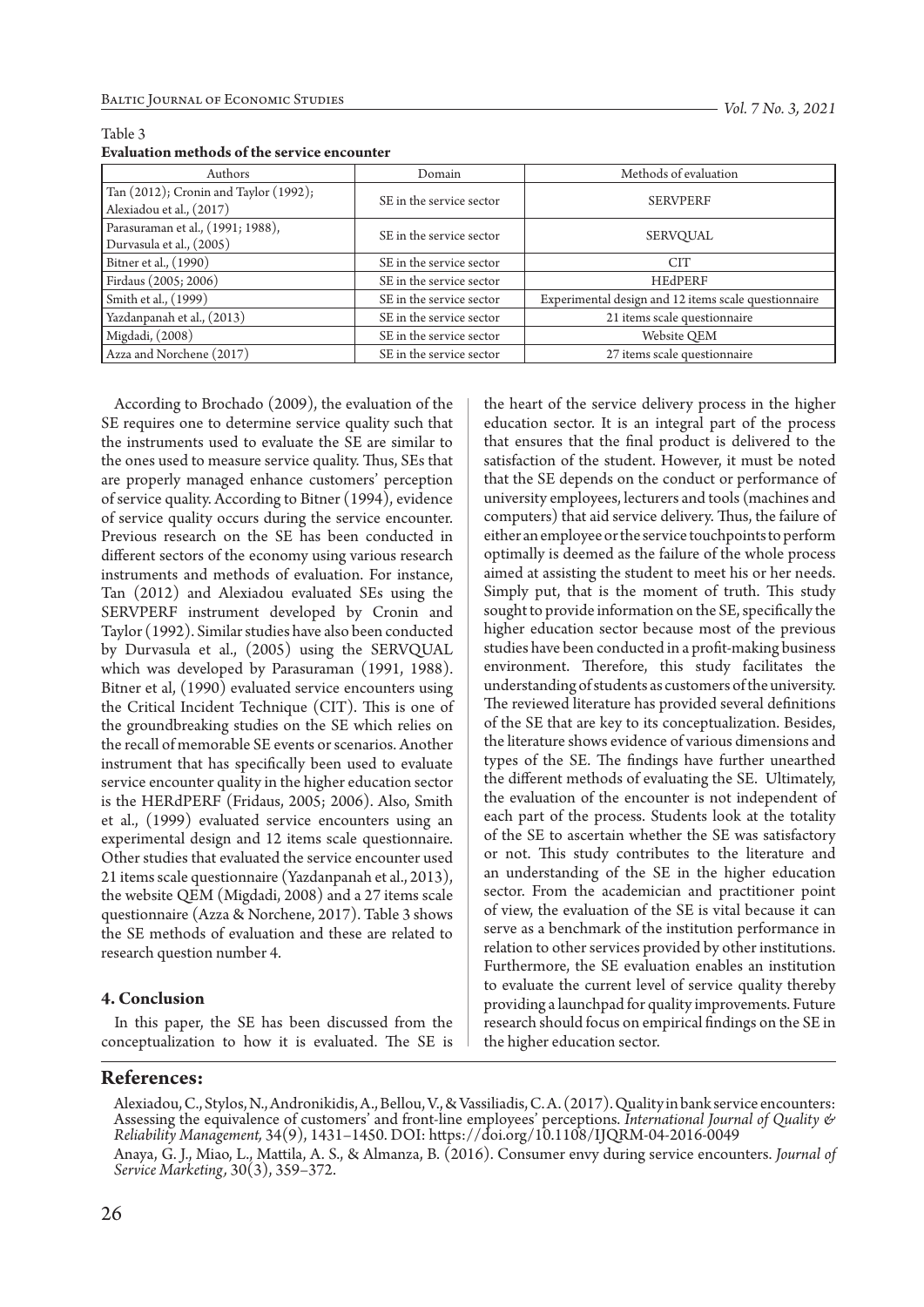Azza, T. B., & Norchene, B. D. (2017). Social and physical aspects of the service encounter: Effects on trust and customer loyalty to the service provider. *Advances in Economics and Business,* 5(1), 1–10.

Bitner, M. J., Brown, S. W., & Meuter, M. L. (2000). Technology infusion in service encounters. *Journal of the Academy of Marketing Science,* 28(1), 138–149.

Bitner, M. J., Booms, B. H., & Mohr, L. A. (1994). Critical Service Encounters: The Employees. Viewpoint. *Journal of Marketing,* 58, 95–106.

Bitner, M. J., Booms, N. H., & Tetreault, M. S. (1990). The Service Encounter: Diagnosing Favorable and Unfavorable Incidents. *Journal of Marketing,* 54, 71–84.

Bolton, R., Gustafsson, A., McColl-Kennedy, J. J., Sirianni, N. & Tse, D. (2014). Small details that make big differences: a radical approach to consumption experience as a firm's differentiating strategy. *Journal of Service Management,* 25(2), 253–274.

Boshoff, C. (2017). An assessment of consumers' subconscious responses to frontline employees' attractiveness in a service failure and recovery situation. *South African Journal of Economic and Management Sciences*, 20(1), 1–13.

Bothwell, E. (2016). Universities with most unresolved student complaints revealed. Available at: https://www.timeshighereducation.com/news/universitiesmostunresolved-student-complaints-revealed (accessed 23 April 2021).

Brochado, A. (2009). Comparing alternative instruments to measure service quality in higher education. *Quality Assurance in education,* 17 (2), 174–190. DOI: https://doi.org/10.1108/09684880910951381

Collier, J. E., Barnes, D. C., Abney, A. K. & Pelletier, M. J. (2018). Idiosyncratic service experiences: When customers desire the extraordinary in a service encounter*. Journal of Business Research,* 84, 150–161.

Cockerell, L. (2013). The customer rules. *Leader to Leader,* 2013(69), 7–11.

Cook, C. & Bruce, T. (2000). Reliability and Validity of SERVQUAL Scores Used to Evaluate Perceptions of Library Service Quality. *The Journal of Academic Librarianship,* 26(4), 248–258.

Cronin, J. J. Jr., & Taylor, S. A. (1992). Measuring Service Quality: A Reexamination and Extension. *Journal of Marketing*, 56, 55–68.

Douglas, J. A., Douglas, A., McClelland, R. J., & Davies, J. (2015). Understanding student satisfaction and dissatisfaction: an interpretive study in the UK higher education context. *Studies in Higher Education,* 40(2), 329–349.

Durvasula, S., Lysonski, S., & Mehta, S.C., (2005). Service encounters: the missing link between service quality perceptions and satisfaction. *Journal of Applied Business Research (JABR),* 21(3).

Drennan, J., & McColl-Kennedy, J. R. (2003). The Relationship between Internet Use and Perceived Performance in Retail and Professional Service Firms. *Journal of Services Marketing,* 17 (2/3), 295–312.

Ennew, C., & Schoefer, K. (2003). Service failure and service recovery in tourism: A review. *Christel DeHaan Tourism and Travel Research Institute*, Nottingham University Business School.

Fukawa, N., & Erevelles, S. (2014). Perceived reasonableness and morals in service encounters. *Journal of Business Ethics,* 125(3), 381–400.

Fosu, F. P., & Owusu, B. K. (2015). Understanding Ghanaian students' perception of service quality in higher education. *European Journal of Business and Management,* 7(9), 96–105.

Firdaus, A. (2005). The Development of HEdPERF: A New Measuring Instrument of Service Quality for the Higher Education Sector. *International Journal of Consumer Studies,* 30(6), 569–581.

Firdaus, A. (2006). Measuring Service Quality in Higher Education: HEdPERF versus SERVPERF. *Marketing Intelligence & Planning,* 24(1), 31–47.

Hoffman, K. D., & Lee, S. H. (2015). A CIT investigation of disruptive student behaviours: the students' perspective. *Marketing Education Review,* 25(2), 115–126.

Hussey, T., & Smith, P. (2010). *The trouble with higher education: a critical examination of our universities*. New York, NY: Routledge.

John, J. (1996). A dramaturgical view of the health care service encounter: Cultural value‐based impression management guidelines for medical professional behaviour. *European Journal of Marketing,* 30 (9), 60–74. DOI: https://doi.org/10.1108/03090569610130043

Larivière, B., Bowen, D., Andreassen, T.W., Kunz, W., Sirianni, N.J., Voss, C., Wünderlich, N. V., & De Keyser, A. (2017). "Service Encounter 2.0": An investigation into the roles of technology, employees and customers. *Journal of Business Research,* 79, 238–246.

Lloyd, A. E., & Luk, S. T. K. (2011). Interaction behaviours leading to comfort in the service encounter. *Journal of Services Marketing,* 25(3), 176–189.

Mattila, A. S., & Enz, C. A. (2002). The role of emotions in service encounters. Cornell University School of Hotel<br>Administration. Available at: http://scholarship.sha.cornell.edu/articles/618. Accessed 2 February 2019

Migdadi, Y. K. (2008). Quantitative Evaluation of the Internet Banking Service Encounter's Quality: Comparative Study between Jordan and the UK Retail Banks. *The Journal of Internet Banking and Commerce,* 13(2), 1–8.

Normann, R. (1984). Service Management. Chichester: John Wiley & Sons.